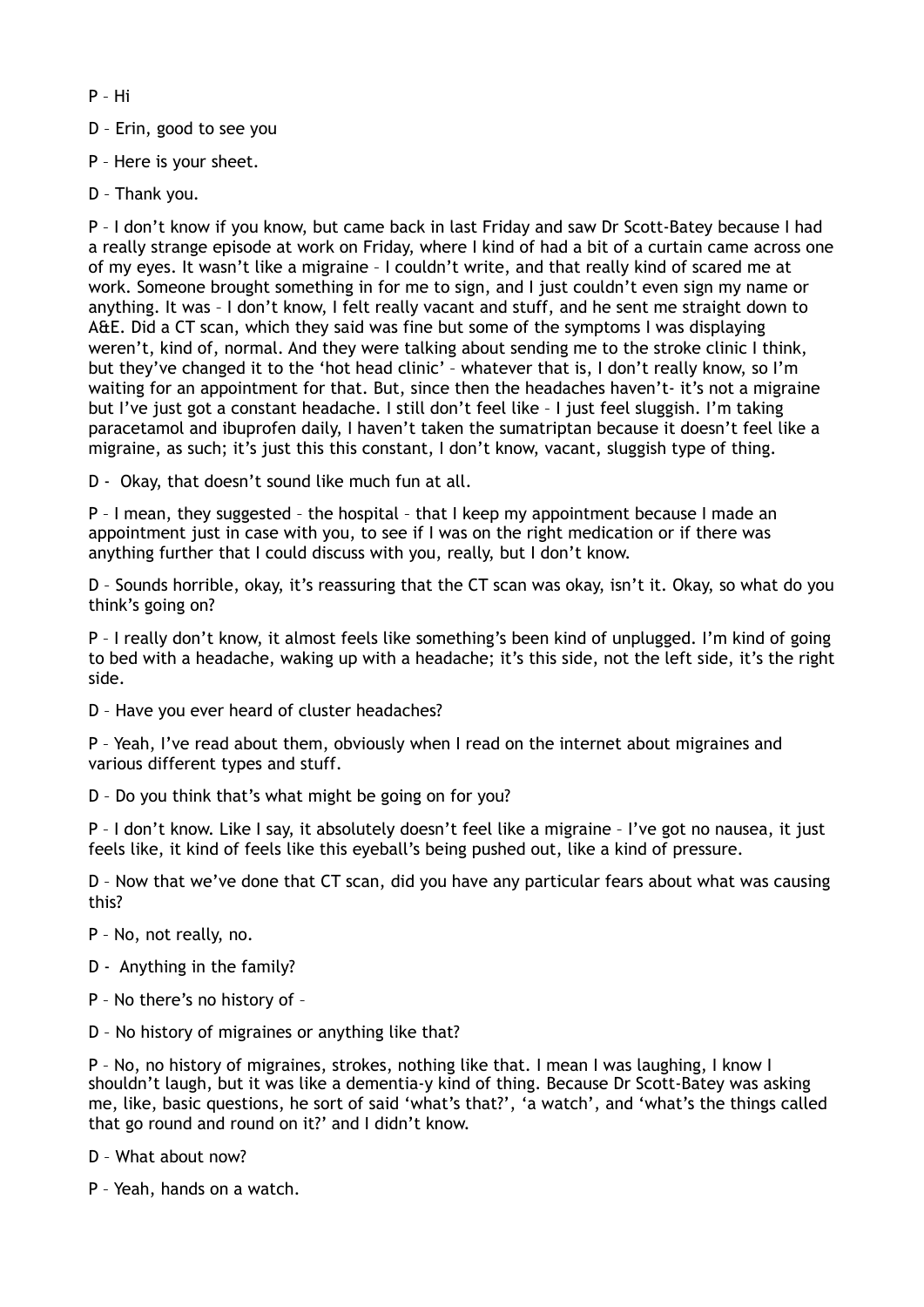D – And your vision, is that back?

P – Yeah, it still feels a little bit not as sharp, everything doesn't feel as sharp. I think that's how I can describe it, really.

- D So, how are you functioning?
- P Alright, I'm at work and I'm sort of-
- D Still coping?
- P Yeah, yeah.
- D And what's work involving at the moment?

P – Oh, you name it, work is busy. A fair bit of driving between a couple of offices and people problems.

- D You're a manager with Gentoo, aren't you?
- P Yeah, I am, yeah.
- D So, a lot of driving around; are you safe to drive?

P – Yeah, I feel alright. I feel, I mean Dr Scott-Batey wouldn't let me drive on Friday, but I don't feel anywhere near like I did on Friday.

D – Yeah, okay.

P – But I still, it was only on Sunday when I got the function of writing back, it's just, it was really scary, I don't know why. It's almost like the things that are in my subconscious, I lost the ability to do.

D – Yeah, so your brain wasn't working quite right when this was at its worst?

- P No.
- D Okay, alright.
- P It just felt like something was kind of-
- D Can you use your arms and legs?
- P I had real, kind of, tiredness in my arm.
- D Just general fatigue?
- P Yeah, I couldn't kind of lift my arm
- D No localising signs, not one arm that wouldn't work or anything like that?
- P No, no.
- D Okay, no numbness anywhere?
- P I had pins and needles in my hands.
- D No weakness in your face?
- $P No.$
- D You could speak?
- P Yeah, I could speak, yeah.
- D Okay, but sometimes thinking was a bit sluggish.
- P Yeah, I couldn't get my words out, which is, you know not normal for me.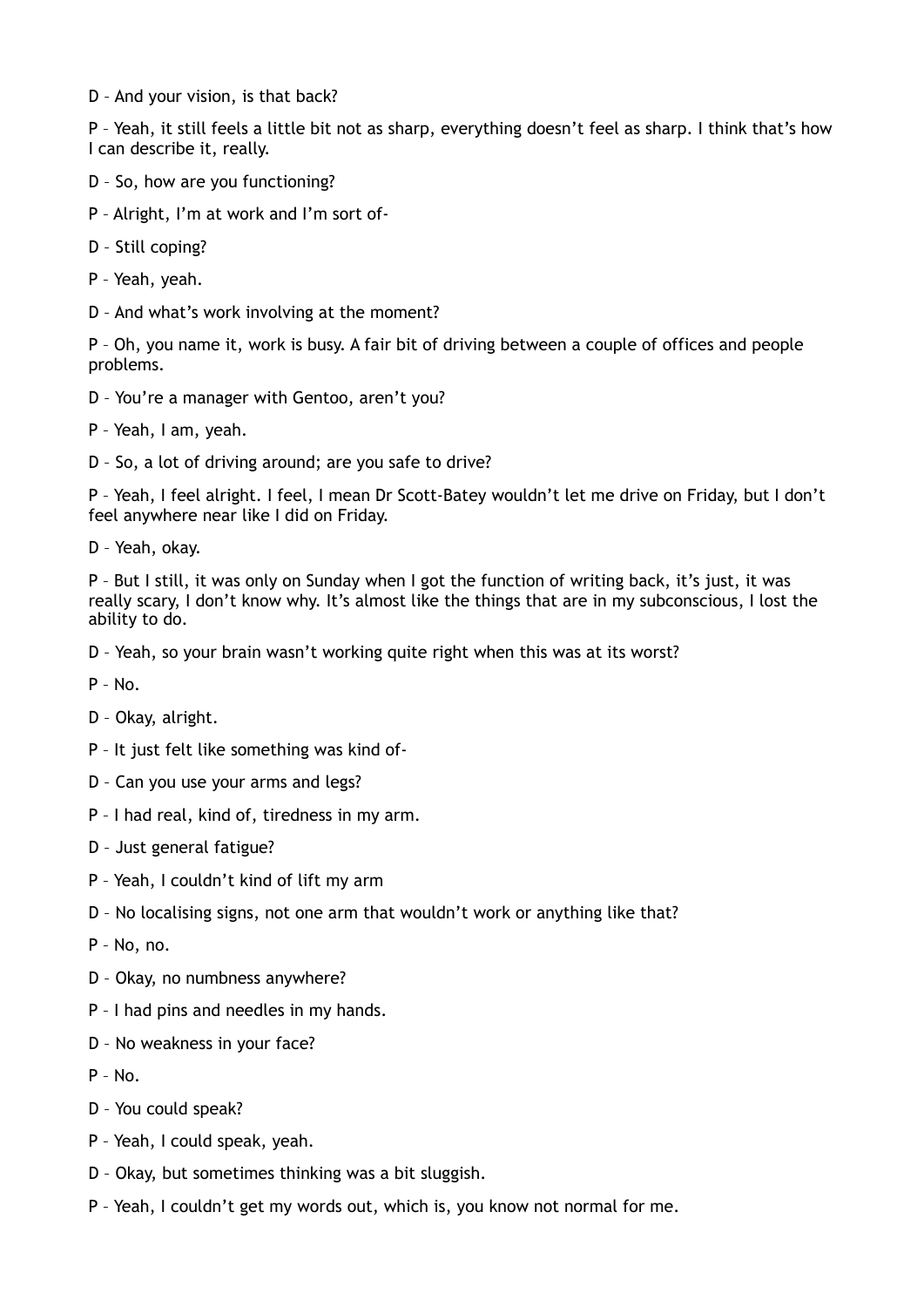D – What were you hoping I would do for you today?

P – I really don't know, I think I just probably wanted more reassurance than just to either carry on what you're doing or wait until I've been to this.

- D And when's you're appointment for this clinic?
- P I haven't, haven't got anything through.
- D Okay, and what does your husband want me to do for you?
- P I don't know, he's just concerned that I'm okay, really.
- D Are you coping with the kids and everything?

P – Yeah, I mean it's teenagers you know, they're… they're not bad kids, you know, they're not in trouble or anything, just the usual.

D – You're not a smoker, not a big drinker?

P – I don't drink at all.

- D No substances? No cocaine, or anything like that?
- P No. Nothing at all, I'm very boring.
- D No diet tablets or anything like that?

P – No.

- D Fine, okay.
- P No, I'm very boring.
- D Because we felt that this was migraine last week, didn't we?
- P Yeah, yeah.
- D Alright.

P – I don't even know what the 'hot head' thing means, I don't know what that…

D – Well it's a neurology hot clinic, where you get an urgent appointment to see a neurologist and they can give you further advice.

P – Right.

D – I mean, from what you've described to me so far, this sounds very much as if you're having cluster headaches or a gathering of migraines, doesn't it. Even though you didn't feel that this was specifically a migraines thing, but you lost vision and your CT scan was reassuring. Your blood pressure's been alright, hasn't it?

P – Yeah.

- D We checked that last week and that was alright, and you had it done in the hospital as well?
- P Yes, I think they did it there, I can't remember actually.
- D But everything's okay?
- P Yeah.
- D No chest pain?
- $P No$ .
- D Not aware of your heartbeat or anything like that?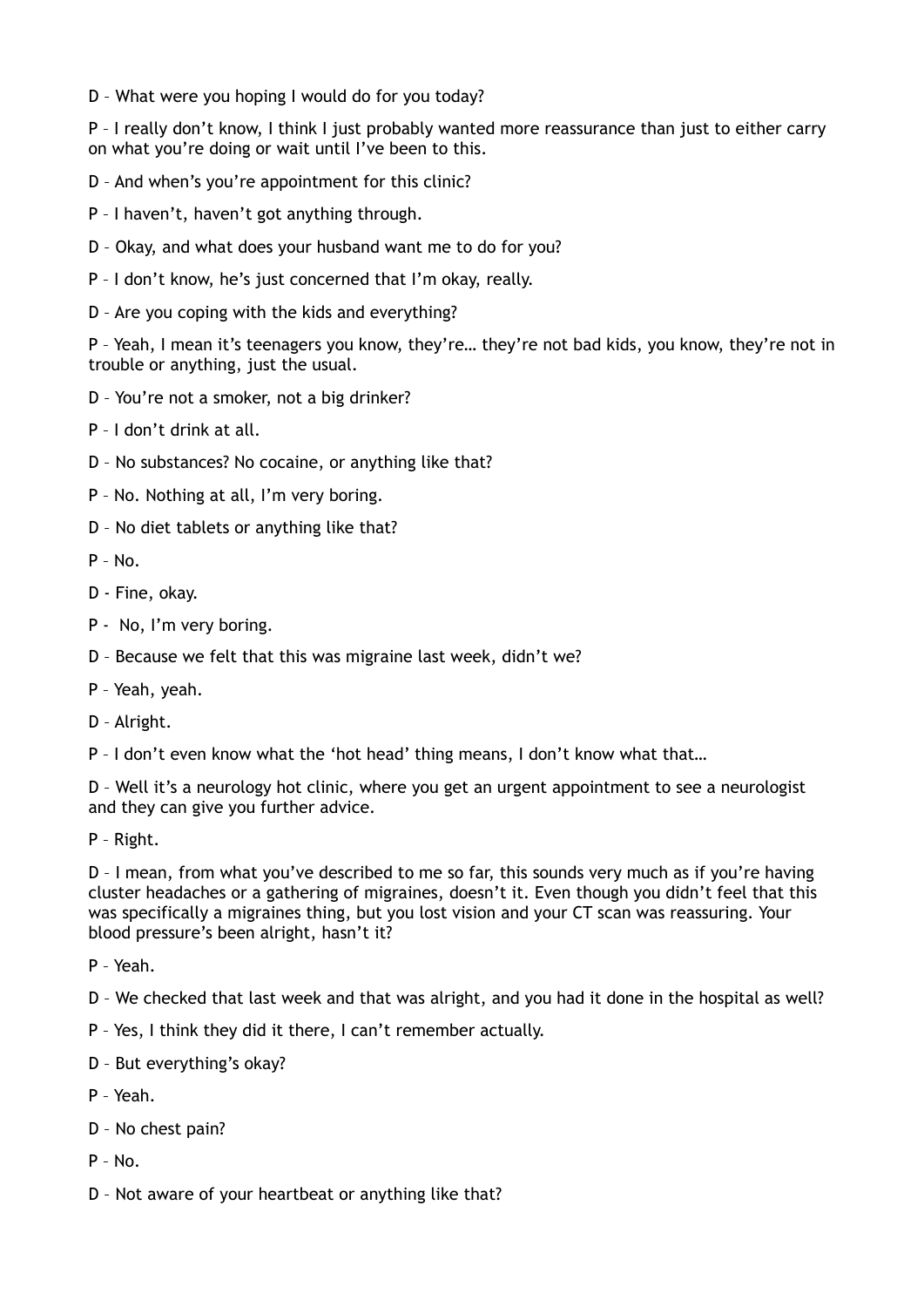P – No, no.

D – So, we'd started you back on propranolol, how far had you got on with that?

P – Yeah, I mean I've been taking two on a morning, and two, sort of, before bed.

- D Is that suiting you okay?
- P Well, I've not felt any…
- D It's not making you feel tired or anything like that?
- P No, no not really.

D – Right, okay. So, if you've got cluster headaches, they're a little bit different from migraines. They do respond, actually, to a couple of things; so, sumatriptan actually works quite well.

P – Okay.

D – So it's worthwhile giving that a go if you've still got the headache. The headache's not so bad at the moment though?

- P Yeah, it's not like…
- D Give me a score out of ten.
- P Five it's manageable.
- D Is it bad enough for you to take something like sumatriptan at the moment?
- P I don't feel like it is, I'm kind of just taking paracetamol.
- D Do you get drowsy when you take the sumatriptan?
- P Yeah, so I'm conscious of…
- D Which is why you're reluctant?
- $P I$  am.
- D Don't worry.
- P I only want to take that if I absolutely need to.

D – Well I don't think there's any emergency, but if the headache gets worse you can always use that. Oxygen works quite well for cluster headaches as well, for treatment.

P – Right.

D – But it's not easily accessible for you, is it?

 $P - No$ .

D – But, anyway, paramedics would be carrying that kind of thing if you had a really severe headache, you can always try that out. But it may well be that if you're getting cluster headaches, that the neurology clinic will recommend a preventative treatment for cluster headaches.

- P Right.
- D So that might be one of the functions of actually going to that clinic.
- P Right, okay.
- D You don't need a fit note from me?
- $P No$ .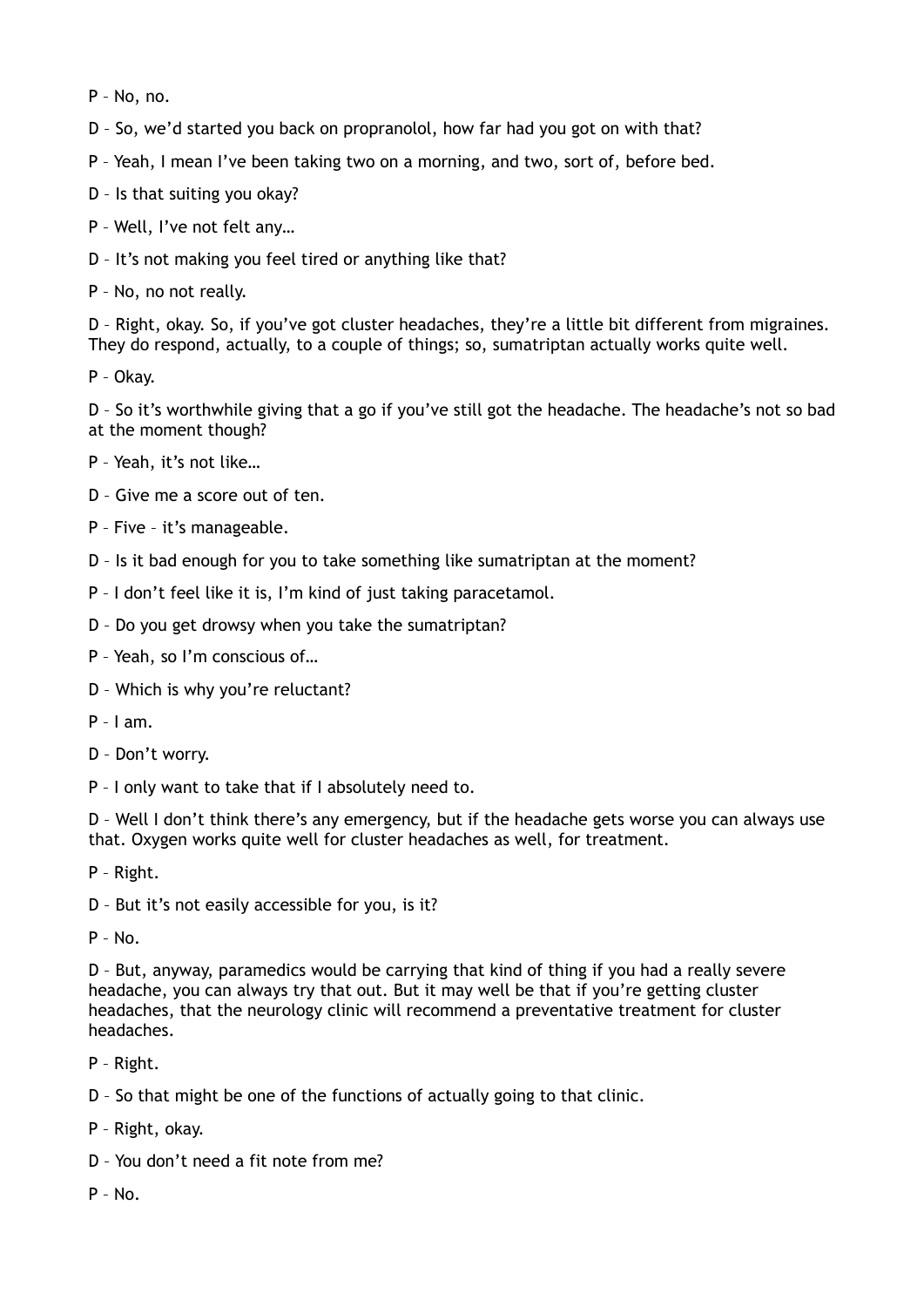D – You're quite determined to carry on working.

P – I am, I mean, I've just started a top-up degree as well with work. I know I've got lots on, I am really busy, but it kind of…

- D It's nice busy?
- P Yeah, I don't feel overwhelmed with life.

D – Okay.

P – So, part of me thinks 'I could do with a couple of days', but I've got holidays, you know, I can put a week's leave in.

D – If you get a bad migraine, you are going to need to take some time off.

P – Yeah, I know that, because…

D – In which case, I'm happy to back that up with a note if you need it, but otherwise, for short periods of time off work, it's going to be self-certified.

P – Yeah.

D – Is that okay?

P – Yeah.

D – And you're up to date with your thyroxine doses?

P – Yep.

D – Propranolol, interestingly, even though it prevents migraines, it doesn't do much for preventing cluster headaches.

P – Right.

D – Let's get the opinion from the neurologist as to whether this is a cluster that you've been getting and what preventative treatment might be worthwhile thinking about for you.

P – Right.

D – So there's a strategy for it, as and when it happens as well. Does that make sense?

P – Yeah, it's just, as I say, it just hasn't gone. It's just getting a bit wearing now, I'm just getting worn out.

D – Well, if you're not prepared to take the sumatriptan because it's making you too tired, then I don't have any treatment that's going to be miraculous for it. Some people do find that amitriptyline can help a little bit with this type of pain, if it's lingering around, and that can help you to sleep too; but, obviously the downside with using amitriptyline is dry mouth

P – Right, okay.

D – And drowsiness, so take it on a night.

P – Yeah, yeah, I mean sleeping's not a problem. I mean, I tend to go to bed about nine, halfnine, I mean I'm not a…

D – We commonly use amitriptyline as a preventative treatment for migraines, and, again, it's not a particularly great preventative treatment for cluster headaches. But, it can help you with headaches while you've got them if you wanted to give that a go. What do you think?

P – Yeah, I mean, I'm open to whatever you…

D – Do you want to give it a go?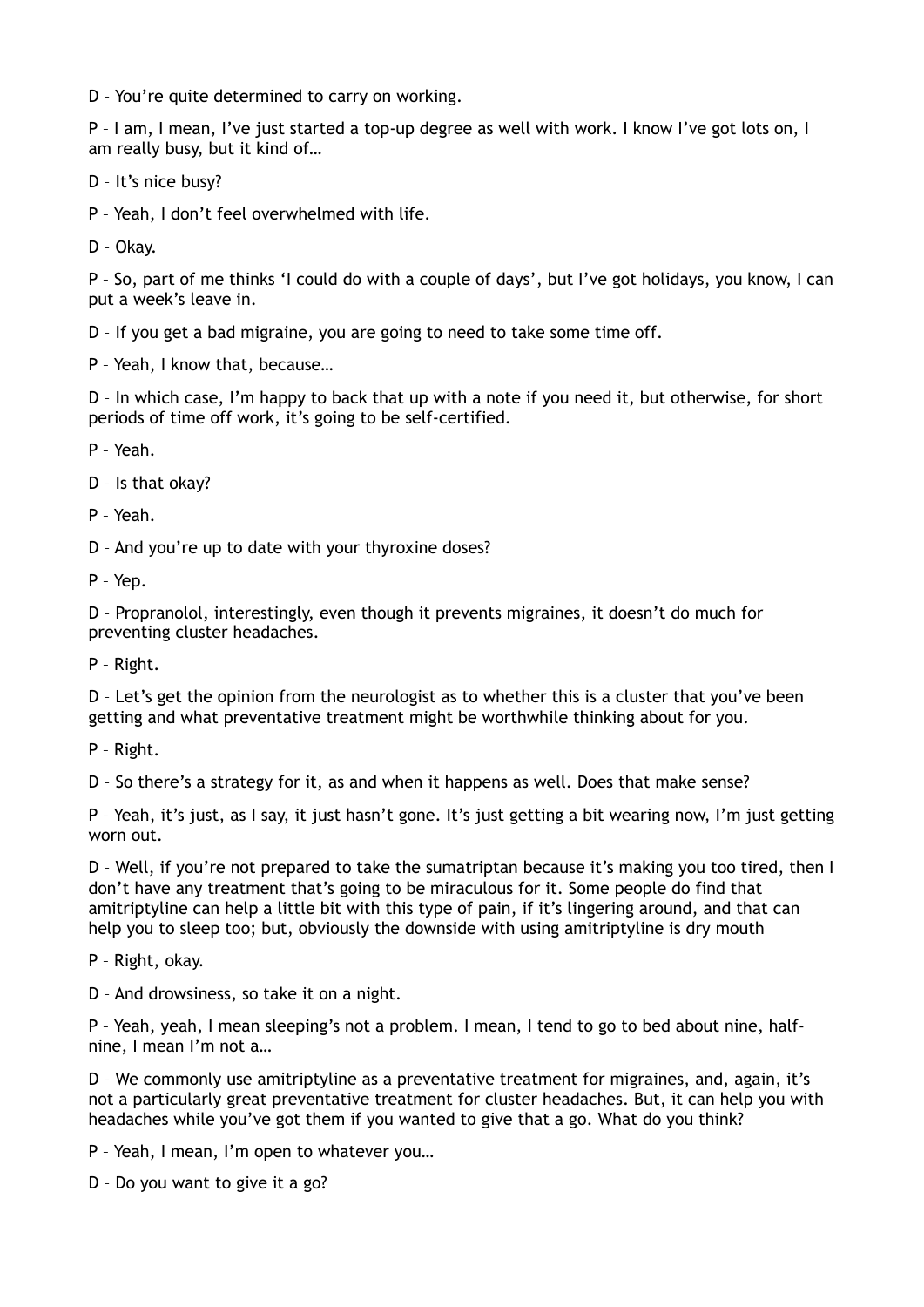P – Yeah, give it a go, and see if it helps.

D – See if it helps, yeah, because if you're not willing to take the triptan at the moment, then fair enough.

P – Yeah, I mean it's not that I'm not willing, it's just that I kind of want to use it as an absolute last resort.

D – Okay, well you've got some, just in case, if you need it – if the headache was getting more severe. Take one of these tonight.

P – Right.

D – See how helpful or otherwise you find it, and if you're finding it's not causing you too much drowsiness or too much dryness in the mouth, you can always increase it a little bit and then you can still get around.

P – Right, yeah.

D – It's designed as being a preventative treatment for headaches.

P – Is it normal for it to kind of, linger like this then?

D – This is not normal for you, is it?

P – No, not for me, definitely not.

D – This is unusual? So, this is the first bout you've had where it's been nearly as severe as this. Is that normal? Well, if it's a cluster headache, this will come about once in a blue moon, probably; but when it comes about, you'll know about it. It's good to have a strategy to know how to deal with that. So, if you wanted to read up more about cluster headaches, and then to discuss with the neurologist when you see the neurologist in the next couple of weeks, that would be sensible.

P – Yeah.

D – So, patient.info is a good source of information. Do you want me to write that down for you?

P – No, I'll be fine.

D – So, try this for the headaches, if your headaches go then you can, by all means, stop this.

- P Yeah.
- D Yeah.

P – Okay.

D – But, if you're having persistent headaches, it's a good idea to be using something as a background. But I won't start you on a specific preventative treatment for cluster until you've seen the neurologist, and they can give you an opinion about where you go from there.

P – Yeah.

D – This is often quite good for headaches for whatever reason.

P – Right, okay. So, would that be, in terms of me not being able to write, is that…

D – I think that's linked in with this.

 $P - Is it?$ 

D – I think that's linked in with it. So, if you get a migraine, you're not writing, anyway.

P – No, no.